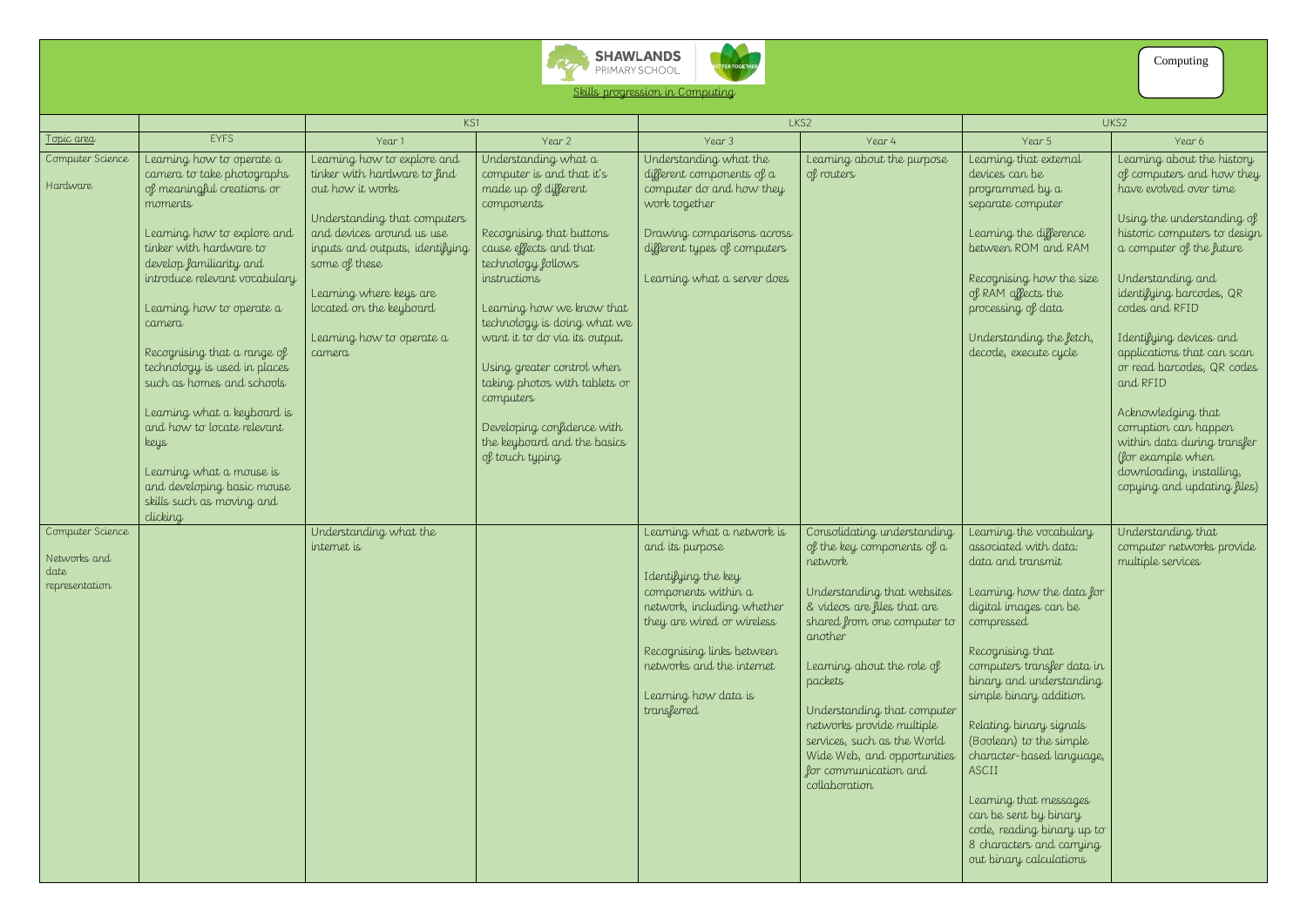|                           |                                                     |                                                |                                                 |                                                  |                                                | Understanding how bit<br>patterns represent images<br>as pixels |                                             |
|---------------------------|-----------------------------------------------------|------------------------------------------------|-------------------------------------------------|--------------------------------------------------|------------------------------------------------|-----------------------------------------------------------------|---------------------------------------------|
|                           |                                                     |                                                |                                                 |                                                  |                                                |                                                                 |                                             |
|                           |                                                     |                                                |                                                 |                                                  |                                                |                                                                 |                                             |
| Computer Science          | Using logical reasoning to                          | Learning that                                  | Articulating what                               | Using decomposition to                           | Solving unplugged                              | Decomposing                                                     | Decomposing a program                       |
| Computational<br>Thinking | read simple instructions<br>and predict the outcome | decomposition means<br>breaking a problem down | decomposition is                                | explain the parts of $a$<br>laptop computer      | problems by<br>decomposing them into           | animations into a<br>series of images                           | into an algorithm                           |
|                           |                                                     | into smaller parts                             | Decomposing a game to<br>predict the algorithms | Using decomposition to                           | smaller parts                                  | Decomposing a                                                   | Using past experiences to<br>help solve new |
|                           |                                                     | Using decomposition to                         | used to create it                               | explore the code                                 | Using decomposition to                         | program without                                                 | problems                                    |
|                           |                                                     | solve unplugged challenges                     |                                                 | behind an animation                              | understand the purpose                         | support                                                         |                                             |
|                           |                                                     |                                                | Using decomposition to                          |                                                  | of a script of code                            |                                                                 | Writing increasingly                        |
|                           |                                                     | Using logical reasoning to                     | decompose a story into                          | Using repetition in                              |                                                | Decomposing a story to                                          | complex algorithms                          |
|                           |                                                     | predict the behaviour of                       | smaller parts                                   | programs                                         | Using decomposition to                         | be able to plan a                                               | for a purpose                               |
|                           |                                                     | simple programs                                | Learning what abstraction                       | Understanding that                               | help solve problems                            | program to tell a<br>story                                      |                                             |
|                           |                                                     | Developing the skills                          | 15                                              | computers follow                                 | I dentifying patterns                          |                                                                 |                                             |
|                           |                                                     | associated with sequencing                     |                                                 | instructions                                     | through unplugged                              | Predicting how software                                         |                                             |
|                           |                                                     | in unplugged activities                        | Learning that there are                         |                                                  | activities                                     | will work based on                                              |                                             |
|                           |                                                     |                                                | different levels of                             | Using an algorithm to                            |                                                | previous experience                                             |                                             |
|                           |                                                     | Learning that an algorithm                     | abstraction                                     | explain the roles of                             | Using past experiences to                      |                                                                 |                                             |
|                           |                                                     | is a set of step by step                       |                                                 | different parts of a                             | help solve new                                 | Writing more complex                                            |                                             |
|                           |                                                     | instructions used to carry                     | Explaining what an                              | computer                                         | problems                                       | algorithms for a                                                |                                             |
|                           |                                                     | out a task, in a specific                      | algorithm is                                    |                                                  |                                                | purpose                                                         |                                             |
|                           |                                                     | order                                          | Following an algorithm                          | Using logical reasoning to<br>explain how simple | Using abstraction to<br>identify the important |                                                                 |                                             |
|                           |                                                     | Follow a basic set of                          |                                                 | algorithms work                                  | parts when completing                          |                                                                 |                                             |
|                           |                                                     | instructions                                   | Creating a clear and                            |                                                  | both plugged and                               |                                                                 |                                             |
|                           |                                                     |                                                | precise algorithm                               | Explaining the purpose of                        | unplugged activities                           |                                                                 |                                             |
|                           |                                                     | Assembling instructions into                   |                                                 | an algorithm                                     |                                                |                                                                 |                                             |
|                           |                                                     | a simple algorithm                             | Learning that computers                         |                                                  | Creating algorithms for a                      |                                                                 |                                             |
|                           |                                                     |                                                | use algorithms to make                          | Forming algorithms                               | specific purpose                               |                                                                 |                                             |
|                           |                                                     |                                                | predictions                                     | independently                                    |                                                |                                                                 |                                             |
|                           |                                                     |                                                | Learning that programs                          |                                                  |                                                |                                                                 |                                             |
|                           |                                                     |                                                | execute by following                            |                                                  |                                                |                                                                 |                                             |
|                           |                                                     |                                                | precise instructions                            |                                                  |                                                |                                                                 |                                             |
|                           |                                                     |                                                |                                                 |                                                  |                                                |                                                                 |                                             |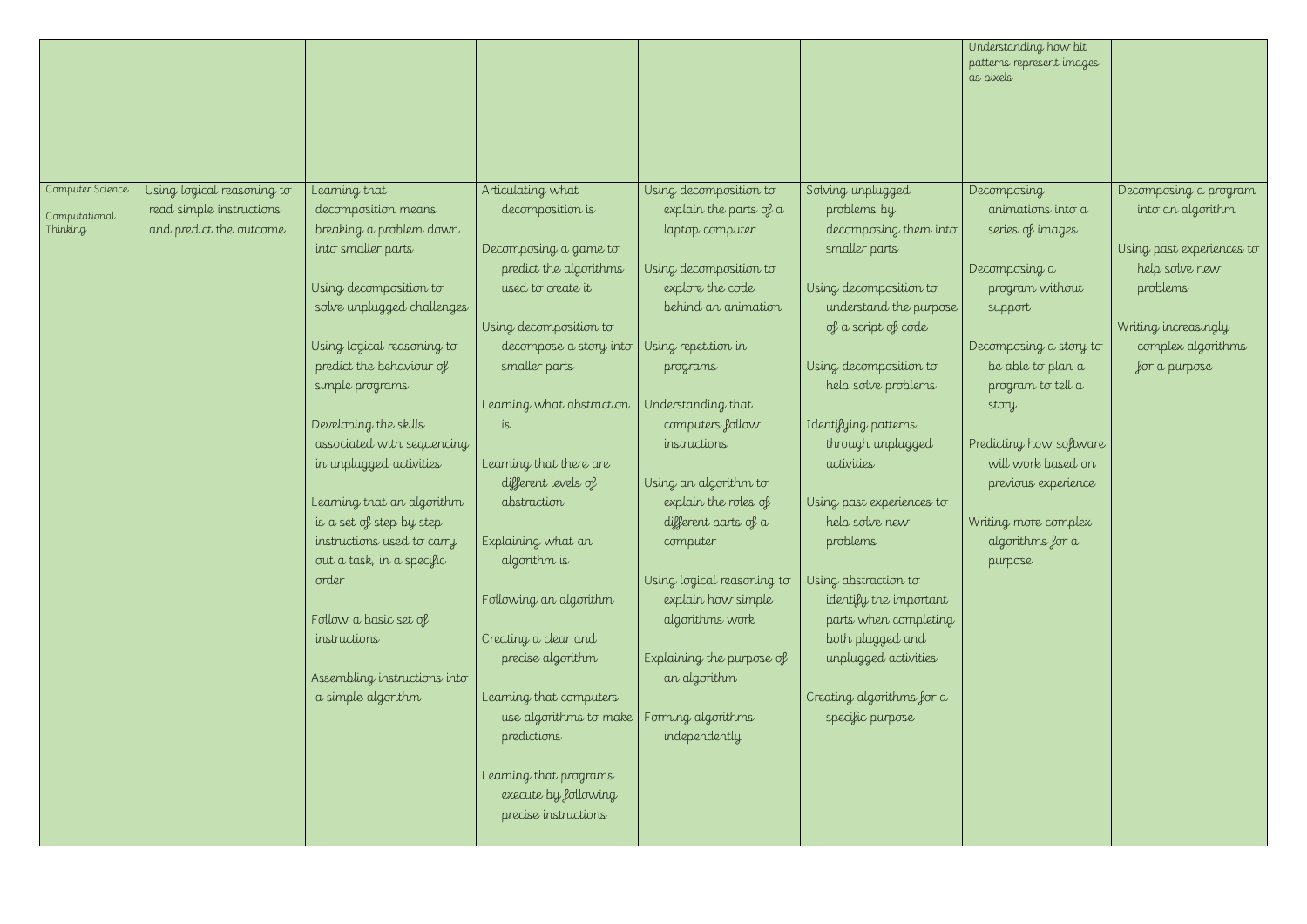|                                       |                                                                                                                                                                                                                                                                                                                                                                                                                                                                             |                                                                                                                                                                                                                                                                                                                                                                          | Incorporating loops within<br>algorithms                                                                                                                                                                                                                                    |                                                                                                                                                                                                                                                                                                                        |                                                                                                                                                                                                                                                                                                                                                                                            |                                                                                                                                                                                                                                                                                                                                                                                                                                                |                                                                                                                                                                                                                                                                                                                                                                                                                                                                                                                             |
|---------------------------------------|-----------------------------------------------------------------------------------------------------------------------------------------------------------------------------------------------------------------------------------------------------------------------------------------------------------------------------------------------------------------------------------------------------------------------------------------------------------------------------|--------------------------------------------------------------------------------------------------------------------------------------------------------------------------------------------------------------------------------------------------------------------------------------------------------------------------------------------------------------------------|-----------------------------------------------------------------------------------------------------------------------------------------------------------------------------------------------------------------------------------------------------------------------------|------------------------------------------------------------------------------------------------------------------------------------------------------------------------------------------------------------------------------------------------------------------------------------------------------------------------|--------------------------------------------------------------------------------------------------------------------------------------------------------------------------------------------------------------------------------------------------------------------------------------------------------------------------------------------------------------------------------------------|------------------------------------------------------------------------------------------------------------------------------------------------------------------------------------------------------------------------------------------------------------------------------------------------------------------------------------------------------------------------------------------------------------------------------------------------|-----------------------------------------------------------------------------------------------------------------------------------------------------------------------------------------------------------------------------------------------------------------------------------------------------------------------------------------------------------------------------------------------------------------------------------------------------------------------------------------------------------------------------|
| Computer Science<br>Programming       | Following instructions as part<br>of practical activities and<br>games and learning to debug<br>when things go wrong<br>Learning to give simple<br>instructions<br>Learning that an algorithm is<br>a set of instructions to carry<br>out a task, in a specific order<br>Experimenting with<br>programming a Bee-<br>bot/Bluebot and learning<br>how to give simple<br>commands<br>Learning to debug<br>instructions, with the help of<br>an adult, when things go<br>wrong | Programming a Bee-<br>bot/Virtual Bee-bot to follow<br>a planned route<br>Learning to debug instructions<br>when things go wrong<br>Developing a howto video to<br>explain how the Bee-bot<br>works.<br>Learning to debug an<br>algorithm in an unplugged<br>scenario                                                                                                    | Using logical thinking to<br>explore software, predicting,<br>testing and explaining what<br>it does<br>Using an algorithm to write<br>a basic computer program<br>Learning what loops are<br>Incorporating loops to make<br>code more efficient                            | Using logical thinking to<br>explore more complex<br>software; predicting, testing<br>and explaining what it does<br>Incorporating loops to make<br>code more efficient<br>Remixing existing code<br>Using a more systematic<br>approach to debugging code,<br>justifying what is wrong and<br>how it can be corrected | Understanding that websites<br>can be altered by exploring<br>the code beneath the site<br>Coding a simple game<br>Using abstraction and<br>pattern recognition to modify<br>code<br>Incorporating variables to<br>make code more efficient<br>Remixing existing code<br>Using a more systematic<br>approach to debugging code,<br>justifying what is wrong and<br>how it can be corrected | Programming an<br>animation<br>Iterating and developing<br>their programming as they<br>work<br>Beginning to use nested<br>loops (loops within loops)<br>Debugging their own code<br>Writing code to create a<br>desired effect<br>Using a range of<br>programming commands<br>Using repetition within a<br>program<br>Amending code within a<br>live scenario                                                                                 | Debugging quickly and<br>effectively to make a<br>program more efficient<br>Remixing existing code to<br>explore a problem<br>Using and adapting nested<br>loops<br>Programming using the<br>language Python<br>Changing a program to<br>personalise it<br>Evaluating code to<br>understand its purpose<br>Predicting code and<br>adapting it to a chosen<br>purpose<br>Altering a website's code to<br>create changes                                                                                                      |
| Information<br>Technology<br>Software | · Using a simple online paint<br>tool to create digital art                                                                                                                                                                                                                                                                                                                                                                                                                 | Using a basic range of tools<br>within graphic editing<br>software<br>Taking and editing<br>photographs<br>Understanding how to create<br>digital art using an online<br>paint tool<br>Developing control of the<br>mouse through dragging,<br>clicking and resizing of images<br>to create different effects<br>Developing understanding of<br>different software tools | Developing word processing<br>skills, including altering text,<br>copying and pasting and<br>using keyboard shortcuts<br>Using word processing<br>software to type and<br>reformat text<br>Using software to create<br>story animations<br>Creating and labelling<br>images | Taking photographs and<br>recording video to tell a<br>story.<br>Using software to edit and<br>enhance their video adding<br>music, sounds and text on<br>screen with transitions                                                                                                                                      | · Building a web page and<br>creating content for it<br>Designing and creating a<br>webpage for a given purpose<br>Use Google online software<br>for documents, presentations,<br>forms and spreadsheets.<br>Work collaboratively with<br>others                                                                                                                                           | Using logical thinking to<br>explore software more<br>independently, making<br>predictions based on their<br>previous experience<br>Using a software<br>programme (Sonic Pi or<br>Scratch) to create music<br>Using video editing<br>software or animation<br>software to animate<br>I dentify ways to improve<br>and edit programs, videos,<br>images etc.<br>Independently learning<br>how to use 3D design<br>software package<br>TinkerCAD | Using logical thinking to<br>explore software<br>independently, iterating<br>ideas and testing<br>continuously<br>Using search and word<br>processing skills to create a<br>presentation<br>Planning, recording and<br>editing a radio play<br>Creating and editing sound<br>recordings for a specific<br>purpose<br>Creating and editing videos,<br>adding multiple elements:<br>music, voiceover, sound,<br>text and transitions to<br>create a video advert<br>Using design software<br>TinkerCAD to design a<br>product |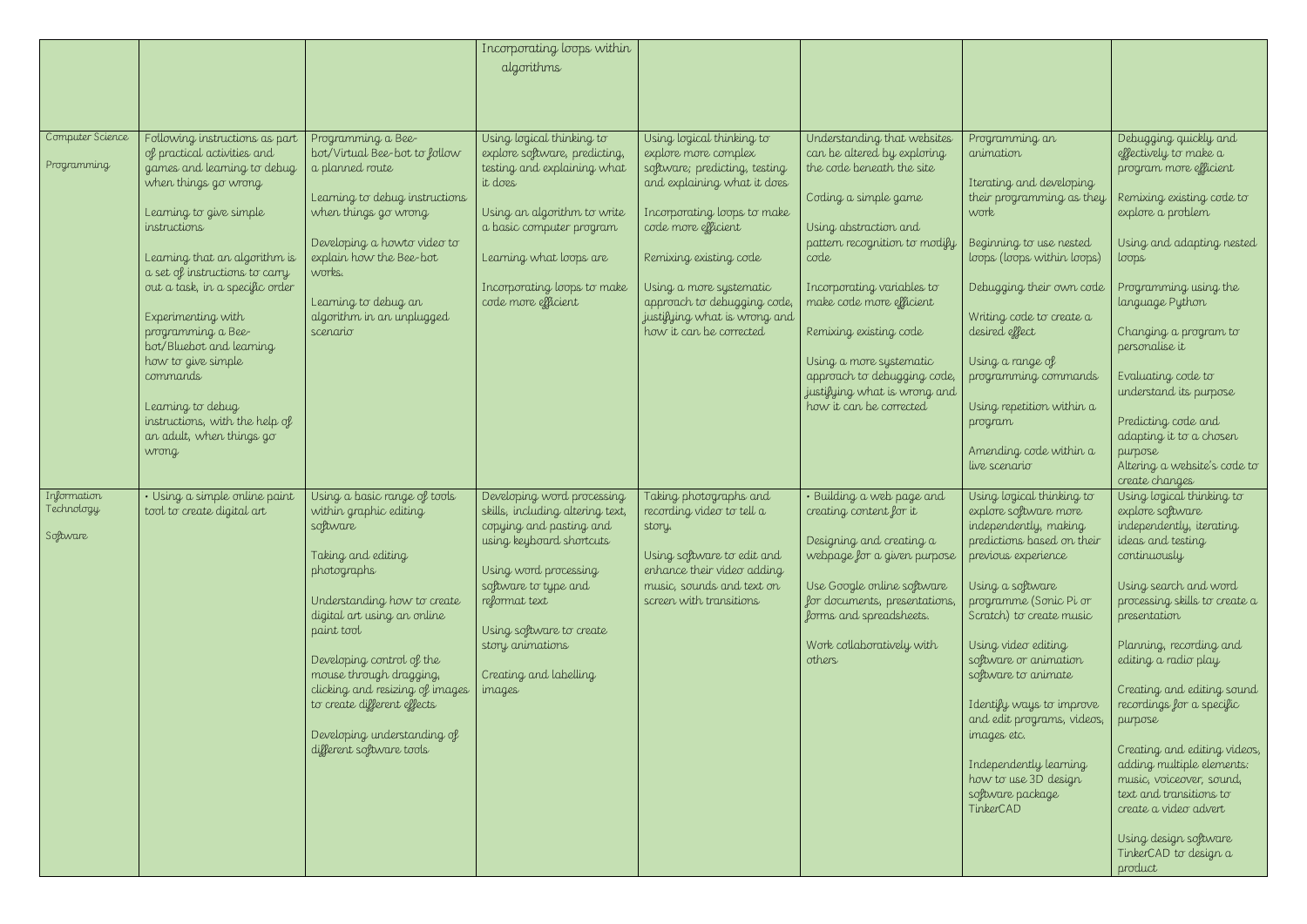|                                                              |                                                                                                                                                                                                                                                                                                                       |                                                                                                                                                                                                                                                                                         |                                                                                                                                                                   |                                                                                                                                                                                                                                                                                                                                             |                                                                                                                                                                                                                                                                                                                  |                                                                                                                                                                                                                   | Creating a website with<br>embedded links and<br>multiple pages                                                                                                                                                                                                         |
|--------------------------------------------------------------|-----------------------------------------------------------------------------------------------------------------------------------------------------------------------------------------------------------------------------------------------------------------------------------------------------------------------|-----------------------------------------------------------------------------------------------------------------------------------------------------------------------------------------------------------------------------------------------------------------------------------------|-------------------------------------------------------------------------------------------------------------------------------------------------------------------|---------------------------------------------------------------------------------------------------------------------------------------------------------------------------------------------------------------------------------------------------------------------------------------------------------------------------------------------|------------------------------------------------------------------------------------------------------------------------------------------------------------------------------------------------------------------------------------------------------------------------------------------------------------------|-------------------------------------------------------------------------------------------------------------------------------------------------------------------------------------------------------------------|-------------------------------------------------------------------------------------------------------------------------------------------------------------------------------------------------------------------------------------------------------------------------|
| Information<br>Technology<br>Using email and<br>the internet | Participating in group image<br>searches, led by the teacher                                                                                                                                                                                                                                                          | Searching and downloading<br>images from the internet safely<br>Understanding that we are<br>connected to others when<br>using the internet                                                                                                                                             | Understanding that personal<br>information should not be<br>shared on the internet.<br>Learning how to be<br>respectful to others when<br>sharing content online. | Learning to log in and out of<br>an email account<br>Writing an email including a<br>subject, 'to' and 'from'<br>Sending an email with an<br>attachment<br>Replying to an email<br>Identifying useful terms and                                                                                                                             | Understanding why some<br>results come before others<br>when searching<br>Understanding that<br>information on the internet is<br>not all grounded in fact                                                                                                                                                       | Developing searching skills<br>to help find relevant<br>information on the internet<br>Understanding how apps<br>can access our personal<br>information and how to<br>alter the permissions.                      | Understanding how search<br>engines work                                                                                                                                                                                                                                |
| Information<br>Technology<br>Using data                      | Representing data through<br>sorting and categorising<br>objects in unplugged<br>scenarios<br>Representing data through<br>pictograms<br>Exploring branch databases<br>through physical games                                                                                                                         | Introduction to spreadsheets<br>Representing data in tables,<br>charts and pictograms<br>Sorting data and creating<br>branching databases<br>Identifying where digital<br>content can have advantages<br>over paper when storing and<br>manipulating data                               | Collecting and inputting data<br>into a spreadsheet<br>Interpreting data                                                                                          | phrases for search engines<br>Understanding the<br>vocabulary associated with<br>databases: field, record, data<br>Learning about the pros and<br>cons of digital versus paper<br>databases<br>Sorting and filtering<br>databases to easily retrieve<br>information<br>Creating and interpreting<br>charts and graphs to<br>understand data | Designing a weather station<br>which gathers and records<br>sensor data                                                                                                                                                                                                                                          | Understanding how data<br>is collected                                                                                                                                                                            | Understanding how<br>barcodes, QR codes and<br>RFID work<br>Gathering and analysing<br>data in real time<br>Creating formulas and<br>sorting data within<br>spreadsheets                                                                                                |
| Information<br>Technology<br>Wider use of<br>technology      |                                                                                                                                                                                                                                                                                                                       | Recognising common uses of<br>information technology,<br>including beyond school<br>Understanding some of the<br>ways we can use the internet                                                                                                                                           | Learning how computers are<br>used in the wider world                                                                                                             | Understanding the purpose<br>of emails.<br>Learning what a search<br>engine is<br>Recognising how social<br>media platforms are used to<br>interact                                                                                                                                                                                         | Understanding that software<br>can be used collaboratively<br>online to work as a team                                                                                                                                                                                                                           | Learn about different<br>forms of communication<br>that have developed with<br>the use of technology.                                                                                                             | Learning about the Internet<br>of Things and how it has<br>led to 'big data'.<br>Learning how 'big data'<br>can be used to solve a<br>problem or improve<br>efficiency                                                                                                  |
| Digital Literacy                                             | Recognising that a range of<br>technology is used in places<br>such as homes and schools<br>Learning to log in and log<br>out<br>When using the internet<br>alongside an adult, or<br>independently, learning what<br>to do if they come across<br>something that worries them<br>or makes them feel<br>uncomfortable | Logging in and out and<br>saving work on their own<br>account<br>Understand the importance of<br>a password<br>When using the internet to<br>search for images, learning<br>what to do if they come<br>across something online that<br>worries them or makes them<br>feel uncomfortable | Understanding that personal<br>information should not be<br>shared on the internet.<br>Learning how to be<br>respectful to others when<br>sharing content online. | Learning to be a responsible<br>digital citizen; understanding<br>their responsibilities to treat<br>others respectfully and<br>recognising when digital<br>behaviour is unkind<br>Learning about cyberbullying<br>Learning that not all emails<br>are genuine, recognising<br>when an email might be<br>fake and what to do about it       | Recognising what<br>appropriate behaviour is<br>when collaborating with<br>others online<br>Recognising that information<br>on the Internet might not be<br>true or correct and that some<br>sources are more trustworthy<br>than others<br>Learning about different<br>forms of advertising on the<br>internet. | Learning about how<br>permissions work and<br>how to change them<br>I dentifying possible issues<br>with online<br>communication<br>Considering the effects of<br>screen-time on physical<br>and mental wellbeing | Understanding the<br>importance of secure<br>passwords and how to<br>create them, along with<br>two-step authentication<br>Using search engines safely<br>and effectively<br>Recognising that updated<br>software can help to<br>prevent data corruption and<br>hacking |